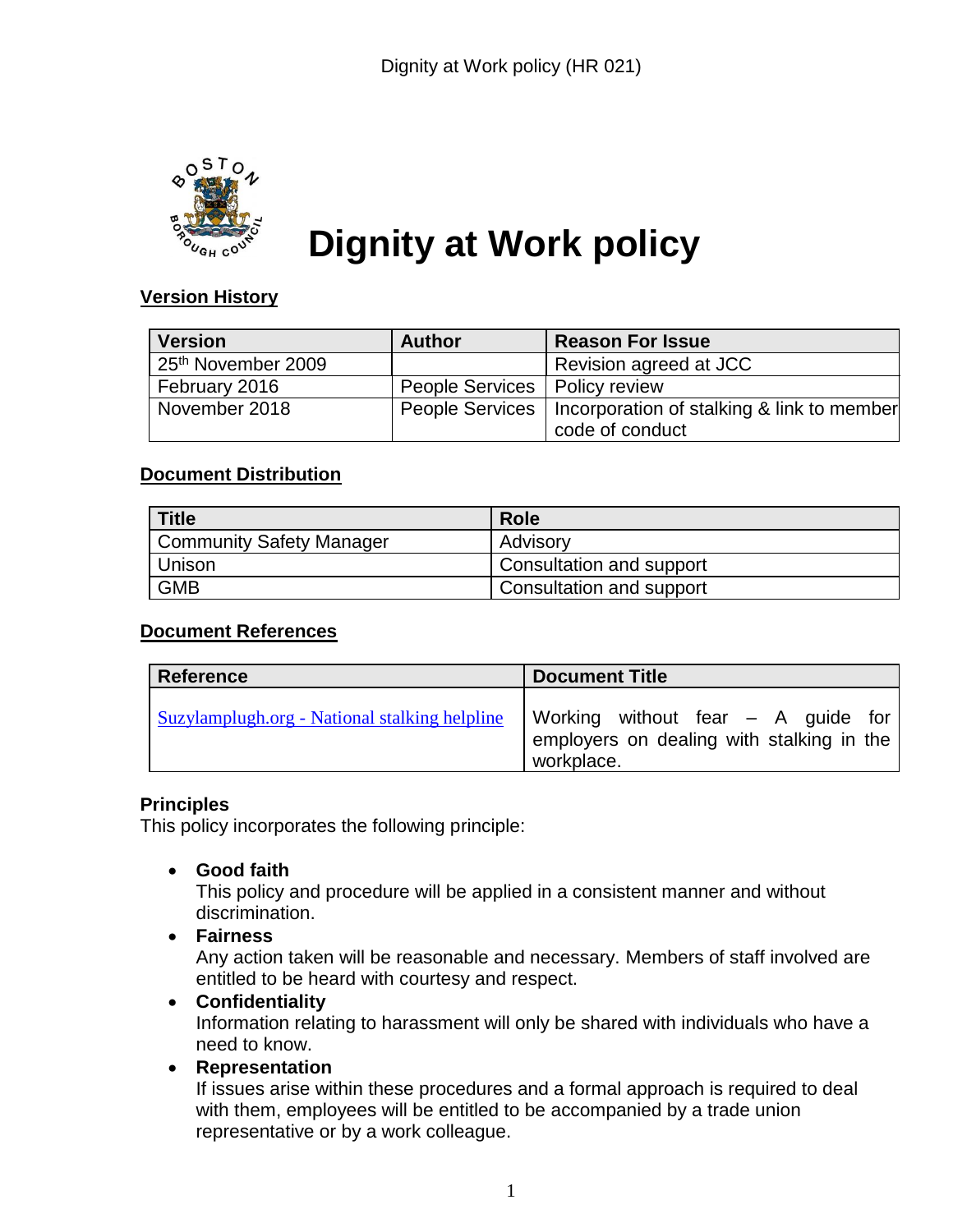Dignity at Work policy (HR 021)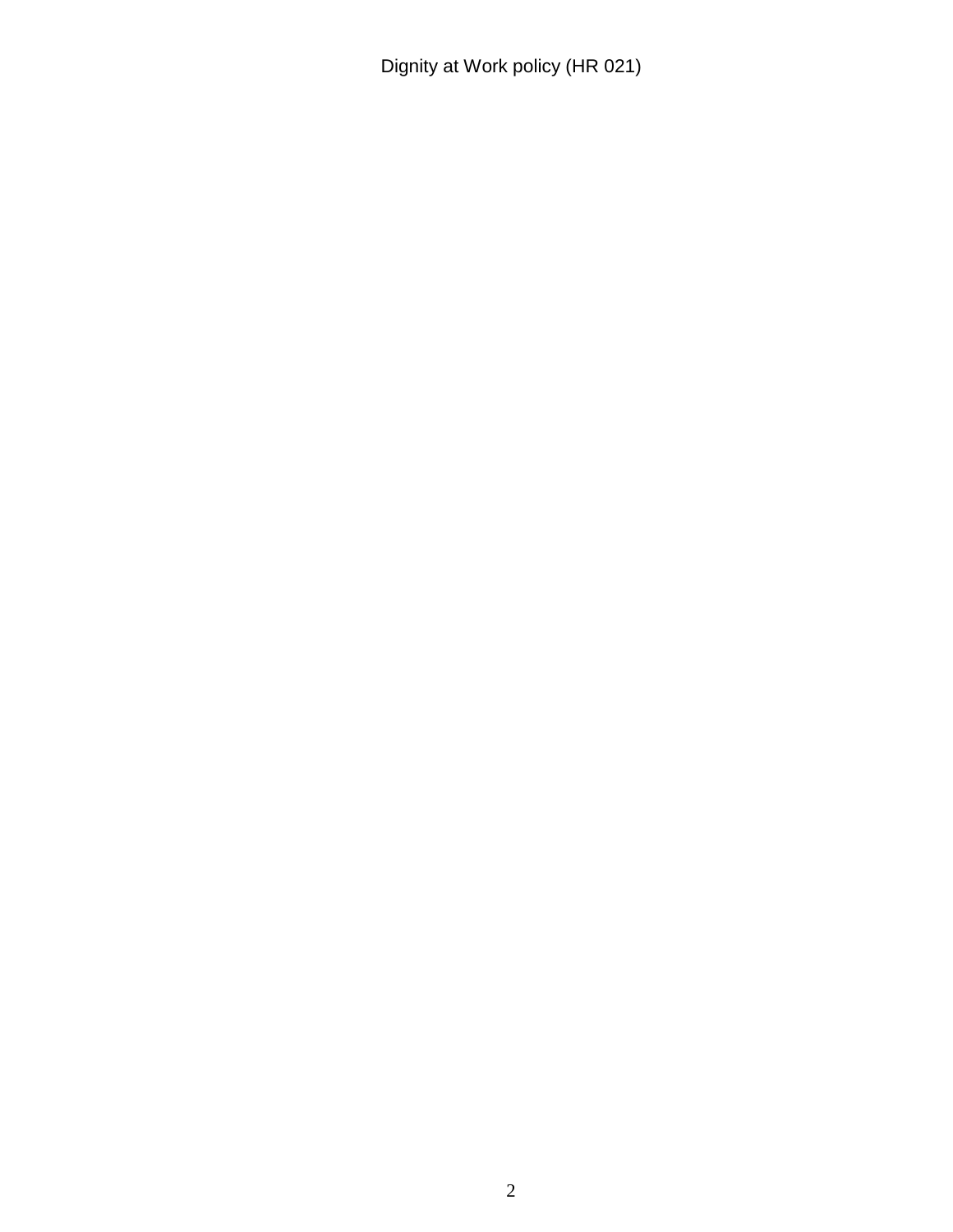The Council recognises the harmful effects of unwanted behaviours, such as harassment, bullying, stalking, intimidation, discrimination or victimistion, that have the purpose or effect of violating a person's dignity or creating an intimidating, hostile, degrading, humiliating or offensive environment for that person.

The term 'unwanted' makes it clear that it is up to the victim of the alleged harassment to decide whether or not a particular type of treatment is offensive to him or her personally. People are different, and what one employee finds funny may be offensive or degrading to another. In judging whether or not particular conduct may amount to harassment, bullying or the like, it is important to bear in mind that the motive of the perpetrator is irrelevant.

The phrase 'purpose or effect' makes it clear that behaviour can amount to harassment in the absence of any deliberate intention to discriminate. The key issue will be the effect on the person on the receiving end of the behaviour. It will not matter whether others find particular behaviour funny or otherwise acceptable if the same behaviour genuinely causes offence or distress to the person who is complaining about it.

However, the conduct in question must 'reasonably be considered as having that effect'. This phrase ensures a degree of balance between the victim's subjective perception of the treatment and an objective, reasonable viewpoint, and means that an oversensitive person who takes offence unreasonably at a wholly innocent remark will not have a legitimate complaint of harassment.

The right to be treated with dignity at work extends to all employees and workers, including agency staff, consultants, casual workers, volunteers and contractors. There is no qualifying length of service required to use this policy.

The Council is committed to providing a working environment for its entire staff that is comfortable and free from any form of unwanted behaviours. Any form of unwanted behaviour including harassment, bullying, stalking, intimidation, discrimination or victimisation may be treated as a disciplinary matter. This policy applies not only at the workplace during working hours but at other work-related activities for example training courses, conference and social functions.

This policy aims to:

- Prevent unwanted behaviours in the workplace;
- Protect you from unwanted behaviour should it occur;
- Encourage the confidence to raise serious concerns and to question and act upon concerns about unacceptable and unwanted behaviours without fear of reprisal;
- Handle complaints seriously, fairly and confidentially; and
- Ensure complainants do not suffer further treatment which could be considered bullying or harassment as a result of raising concerns.

The Council welcomes the support of the recognised trade unions in seeking to eradicate unwanted behaviours.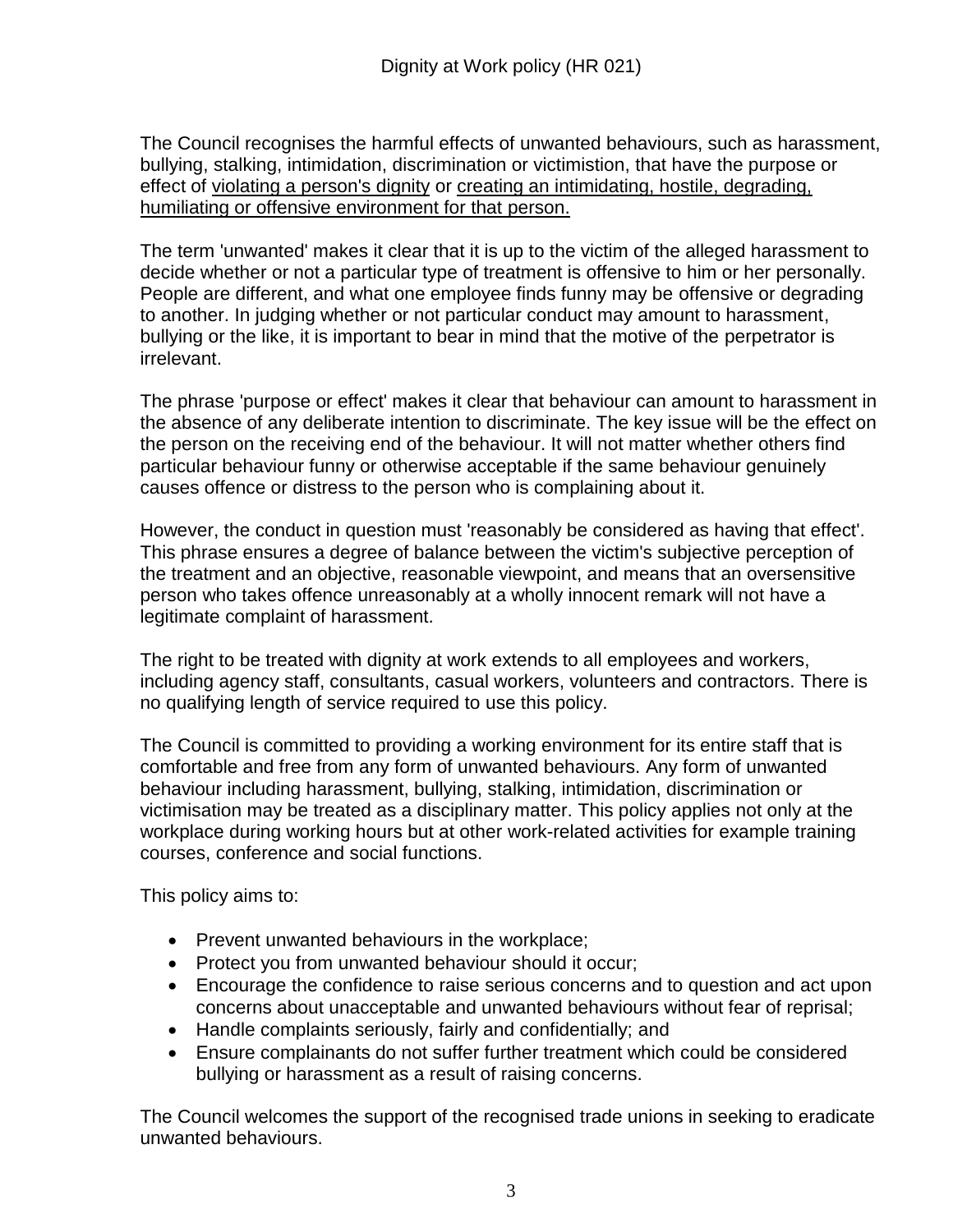# **Contents**

| What if I am victimised for bringing a case or helping an investigation? 8       |  |
|----------------------------------------------------------------------------------|--|
|                                                                                  |  |
| 9. Will managers only investigate harassment when there has been a complaint?  9 |  |
|                                                                                  |  |
|                                                                                  |  |
|                                                                                  |  |
| Appendix 3: Guidance to managers when concerns about unwanted behaviours are     |  |
|                                                                                  |  |
|                                                                                  |  |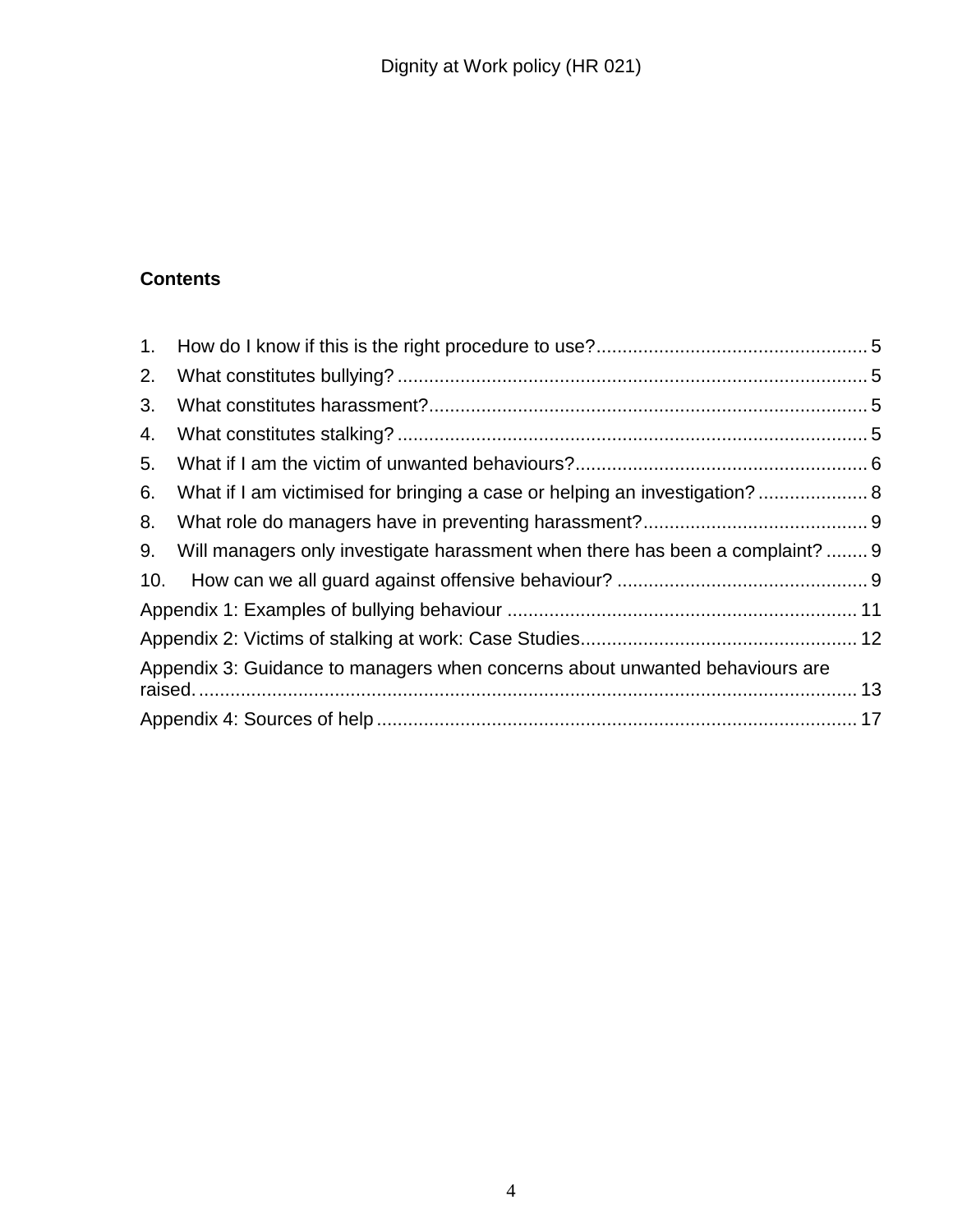# <span id="page-4-0"></span>**1. How do I know if this is the right procedure to use?**

There are other existing policies designed to resolve many of these kinds of concerns.

The procedures to be followed in raising and dealing with such issues are set out in the relevant policies, including;

Grievances; equal opportunities; disciplinary matters; performance improvement; health and safety; and capability.

This policy and procedure aims to encourage anyone with a genuine concern to raise it by giving the opportunity, where required, to make the complaint to someone who has no direct involvement with the issue.

This policy should be used to investigate a complaint or suspicion of unwanted behaviour.

# <span id="page-4-1"></span>**2. What constitutes bullying?**

Bullying is behaviour that is:

- threatening, aggressive or intimidating;
- abusive, insulting or offensive;
- cruel or vindictive:
- humiliating, degrading or demeaning.

Bullying will inevitably erode the victim's confidence and self-esteem. It normally relates to negative behaviours that are repeated and persistent, and deliberately targeted at a particular individual. Bullying is often an abuse of power, position or knowledge, and may be perpetrated by the victim's manager, his or her peers or even by subordinates. This may also include unwanted behaviour by Elected Members.

The table in Appendix 1 gives some examples of bullying behaviour.

## <span id="page-4-2"></span>**3. What constitutes harassment?**

Harassment can take many forms and may be directed in particular against women and ethnic minorities or towards people because of their age, sexual orientation, physical or mental disability or some other characteristic. It may involve action, behaviour, comment or physical contact which is found objectionable or which causes offence; it can result in the recipient feeling threatened, humiliated or patronised and it can create an intimidating work environment.

# <span id="page-4-3"></span>**4. What constitutes stalking?**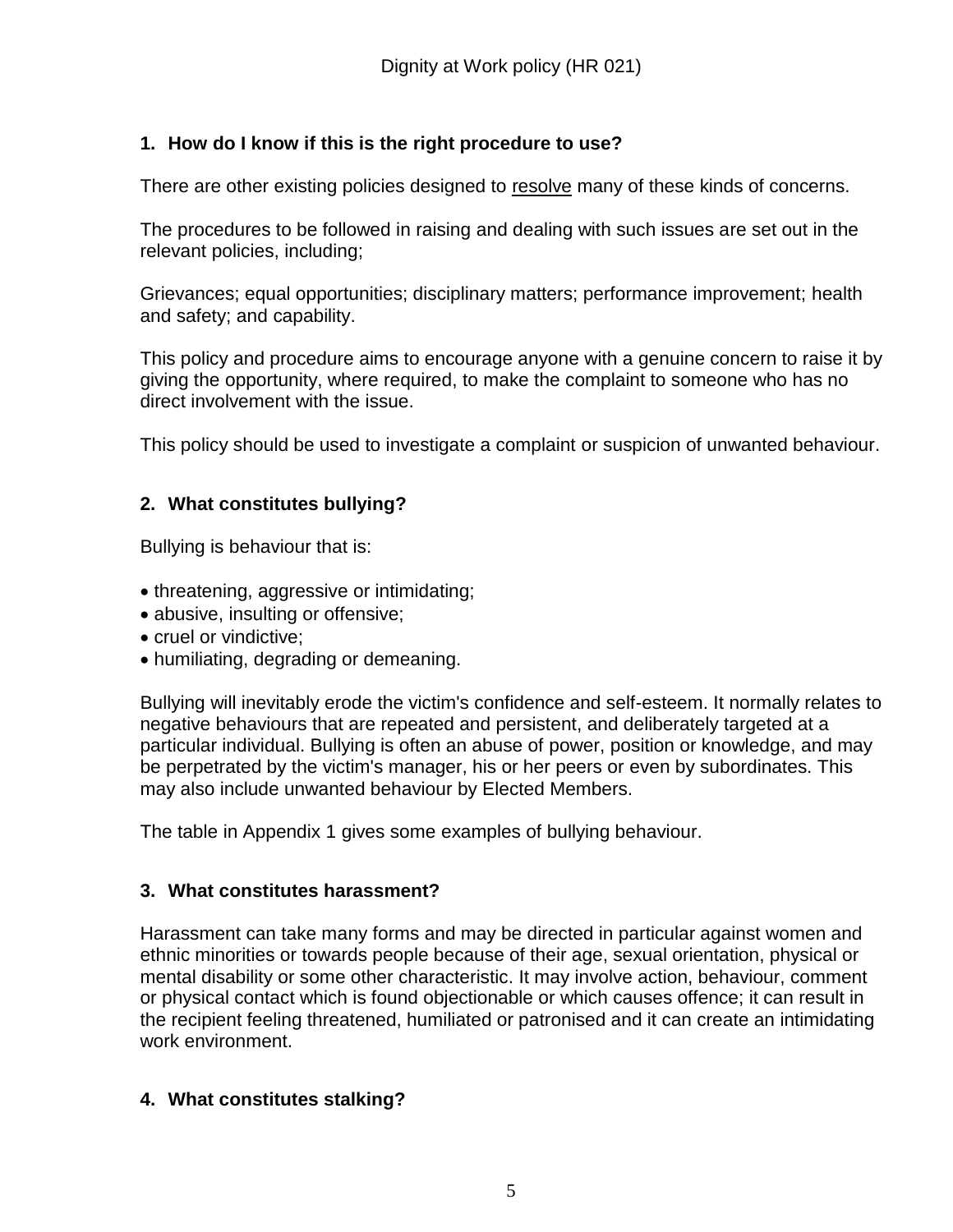Stalking is repeated, unwanted contact from one person to another which causes the victim to feel distressed or fearful. It differs from harassment in that a perpetrator of stalking will have an obsession with or fixation on the individual(s) they are targeting. Stalking in the workplace can take many forms. Some stalkers are colleagues or clients of the victim, others are individuals who are unrelated to the workplace but who make contact with the victim there because of ease of access or to cause them further distress.

Victims of stalking can experience a wide-range of behaviours including:

- Nuisance telephone calls
- Being followed
- Death threats
- Making false complaints to employers/ police etc.
- Criminal damage
- Blackmail
- Sexual Assault
- Sending excessive emails
- Sending gifts or letters
- Monitoring behaviour
- Abuse of and through social networking sites
- Visiting home/ place of work
- Physical assault
- Computer hacking

Not all victims will experience all of these types of behaviour and they can occur at differing frequencies.

# <span id="page-5-0"></span>**5. What if I am the victim of unwanted behaviours?**

All attempts should be made to resolve the issue informally in the first instance unless the complaint is of a serious nature and needs to be dealt with formally e.g. stalking, violence, threats, or victimisation.

Step 1: Take personal action and if possible ask the alleged perpetrator to stop their offending behaviour if they are able to do so. A workplace colleague / recognised union representative or People Services advisor can act as a witness when this statement is made. However, you should keep a record of the nature of your complaint, when and where incidents take place, your feelings/behaviour at the time, witnesses and response from the alleged perpetrator. This may be needed at a later stage if the unwanted behaviour continues.

Step 2: Ask to speak to any of the following people in a private location to raise concerns:

- your Line Manager;
- the alleged perpetrators Line Manager;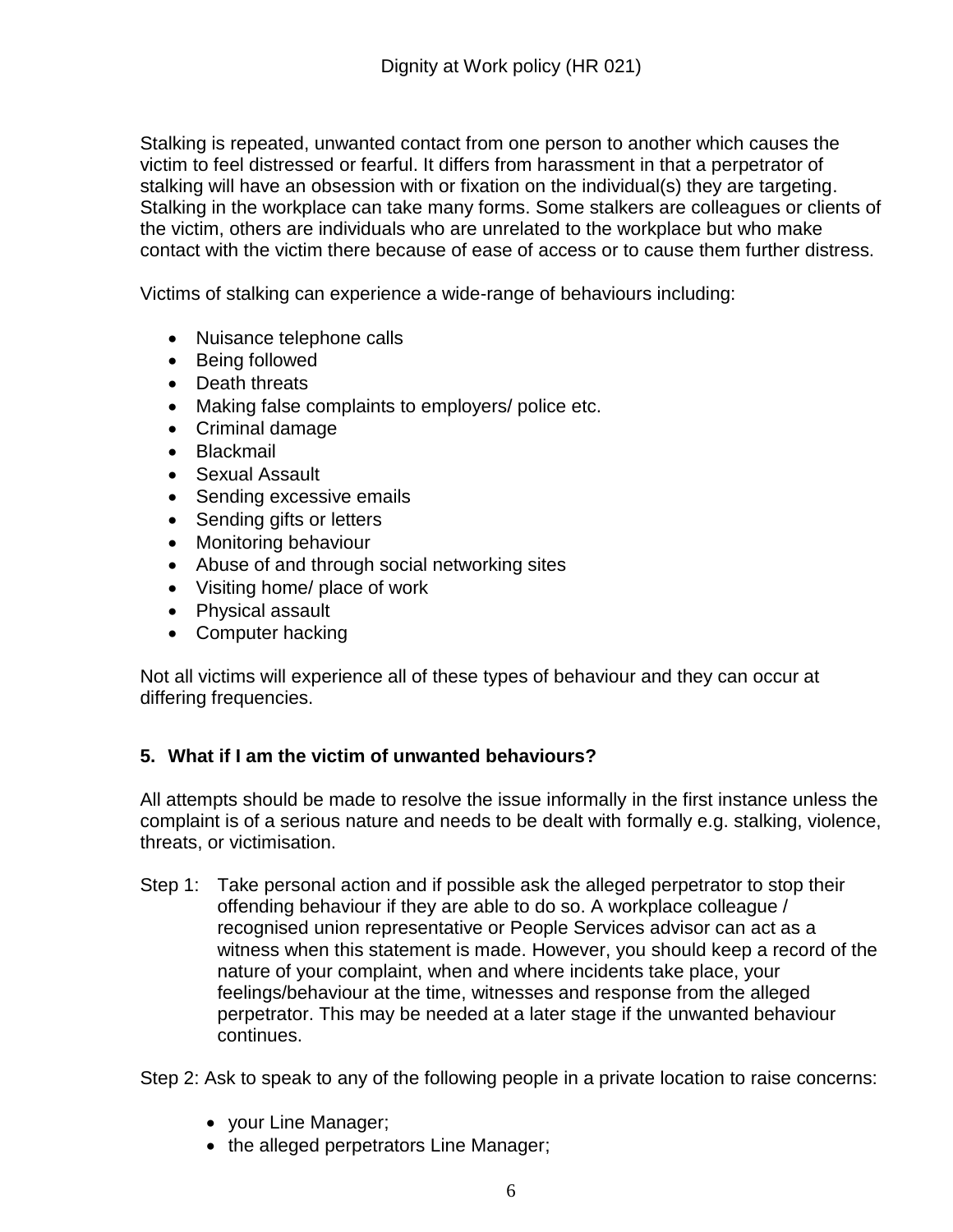- a more senior manager if your Line Manager is the alleged perpetrator;
- a People Services advisor;
- the People Services Manager; or
- a trade union representative from trade unions recognised by Boston Borough Council.
- If the unwanted behaviour is from an Elected Member, the Monitoring Officer should be consulted, usually via your line manager and/or People Services.

You can do this alone or accompanied by a recognised trade union representative or workplace colleague or People Services Advisor where appropriate.

Step 3: The person you contact will ensure that the manager of the alleged perpetrator(s) meets those concerned and explains the complaint without making accusations. They will also ensure your line manager is informed so that you can be offered appropriate support. The perpetrators manager will ask the person(s) if they are aware of the impact of the alleged complaint and give them the opportunity to respond to the allegation. The manager will specify what the required standards of behaviour are and that the consequences of continuing the alleged behaviour could lead to formal action including a formal investigation. The manager will monitor and review the situation, which will include meetings to ensure that the situation has been resolved. In exceptional circumstances, managers of either party may offer a short period of special leave. This will only be done after consultation with the relevant People Services Advisor / People Services Manager

> Where a complaint has not been resolved informally the matter may proceed through a formal procedure. Alleged cases of gross misconduct will be dealt with directly through the disciplinary procedure. You can discuss this with one of the people listed at step 2 before taking action.

Step 4: To proceed with a formal complaint, you will be asked to complete a Dignity at Work complaint form. Where requested you will be assisted to complete the form (Appendix 4).

> You will be asked to be as specific as possible and report examples of precisely what you saw or heard that caused, or might have caused, offence. This should include issues such as the context and the tone of voice used, as well as the dates and times of the reported incidents, where the incidents took place, any background factors and how the incidents affected them at the time.

You will be asked for the details of witnesses to any of the alleged incidents of unwanted behaviour.

Step 5: Formal complaints will be brought to the line manager (or more senior manager if the line manager is the alleged perpetrator) or any of the people listed in step 2 who will forward it to the appropriate manager.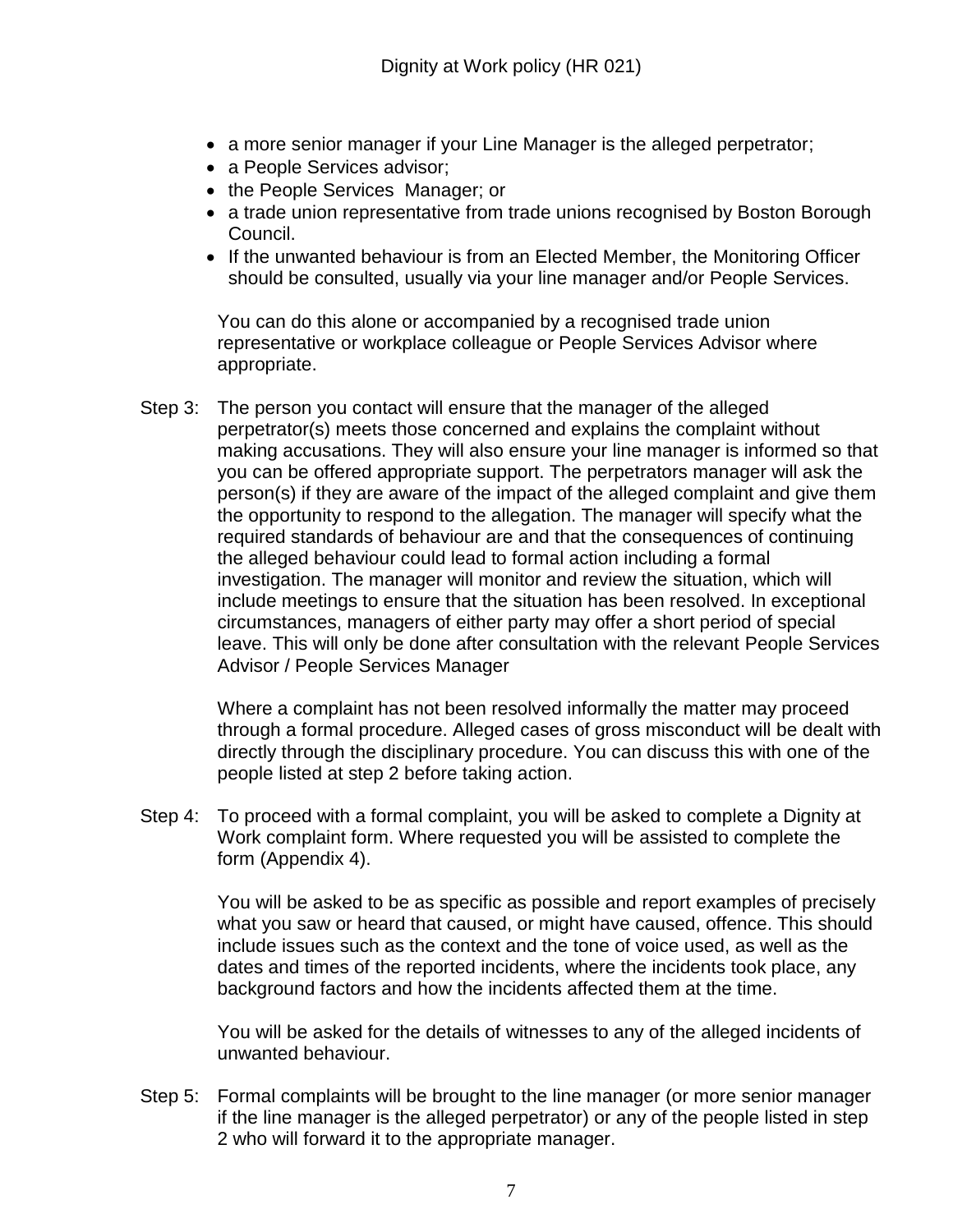The details from the complaint form will be used to determine the appropriate policy/ procedure to address the behaviours of the perpetrator.

An investigation under the appropriate policy will involve confidential meetings, first with the complainant and second with the employee accused of unwanted behaviour. In both cases, the employee being interviewed should be granted the right to be accompanied by a work colleague or recognised trade union official of his or her choice.

- Step 6: Both the employee who raised the complaint originally and the employee accused of unwanted behaviours should be given written feedback (where possible) on the outcome and any actions agreed once the proceedings have been concluded. This will be done within 7 calendar days of the conclusion of the investigation. The Council will decide at the conclusion of the investigation, once all the facts have been established, whether or not it is appropriate to instigate disciplinary action against the alleged perpetrator, and the letter will confirm this decision. This will depend on whether, following the interview, the manager has reasonable grounds for forming a genuine belief that the alleged incidents did in fact occur. There is no need for the manager to have absolute proof of the employee's 'guilt' in order to proceed with disciplinary action so long as there is, following a thorough investigation, a genuine and reasonable belief that the incidents took place.
- Step 7: Your Manager will offer appropriate support to you. This will enable you and the alleged perpetrator to continue to work together and rebuild your working relationship. Where appropriate, mediation or group work will be considered. If you are unable to continue to work with the alleged perpetrator consideration will be given to moving either party, without any implication of blame. This option will be dependent on vacancies available within the Authority; posts cannot be created to facilitate a move.

A follow up review will take place after approximately 3 months to check that the unwanted behaviours have stopped and that the employees have not suffered further victimisation as a result of raising concerns.

<span id="page-7-0"></span>NB - The process set out above may vary where Elected Members are concerned in line with the Member Code of Conduct.

# **6. What if I am victimised for bringing a case or helping an investigation?**

The Council will not tolerate victimisation of any person who brings a case or takes part in any investigation. In such instances the Council's codes of conduct and disciplinary procedures will be invoked. The Council will take all such complaints seriously and an employee who makes a genuine complaint of unwanted behaviours will be protected and will not be penalised or victimised in any way.

## **7. What role do employees have in preventing harassment?**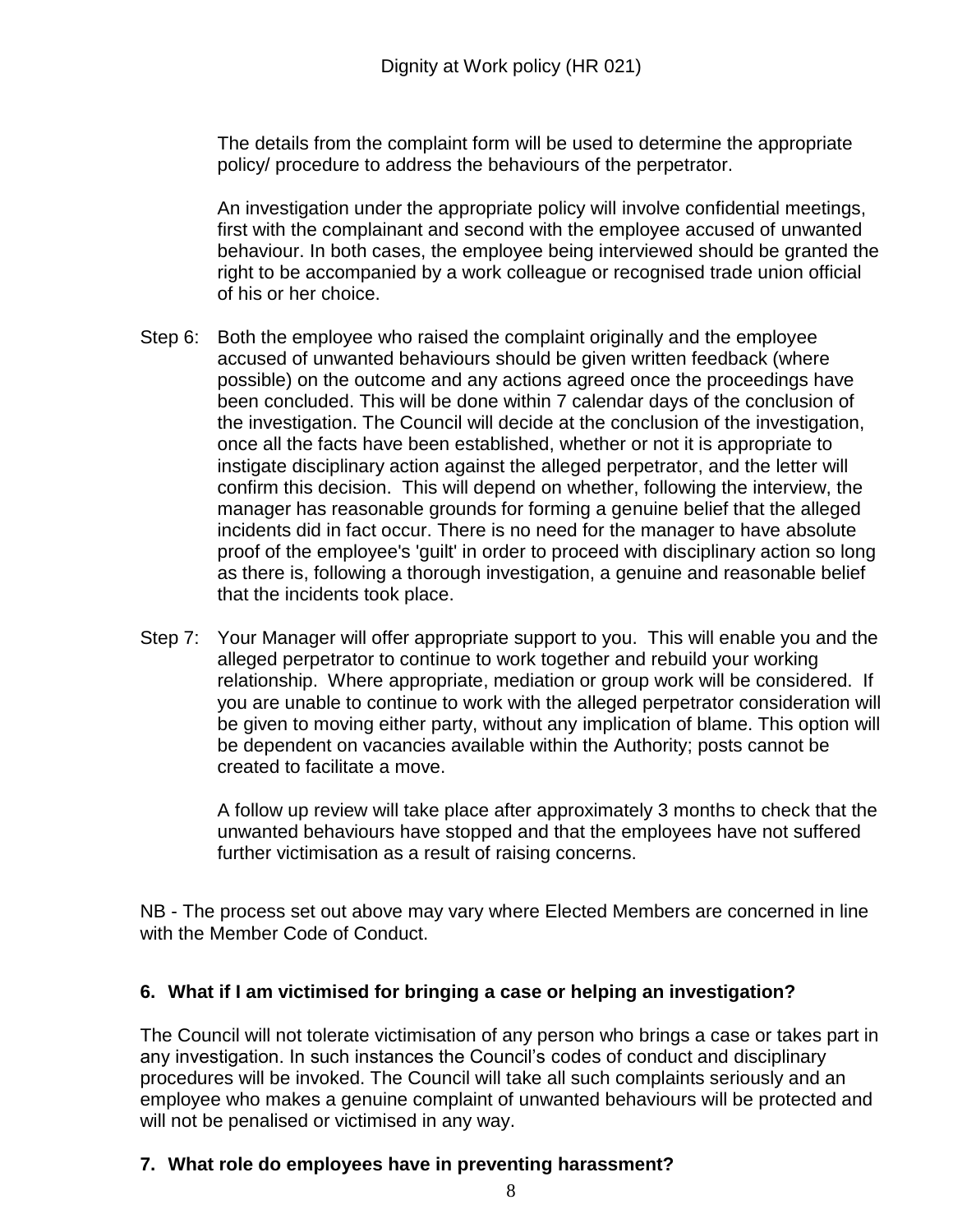All employees at all levels are responsible for promoting a climate where harassment, bullying, intimidation, stalking, discrimination and victimisation is unacceptable. All employees must familiarise themselves with this policy and ensure that their conduct is free from unwanted behaviour. All employees have a duty to participate fully with any investigation. Not helping will not make the problem go away. This applies equally to all employees. If employees witness unwanted behaviours they are encouraged to challenge, in an appropriate way or contact their immediate Line Manager / Supervisor or People Services for help & advice.

# <span id="page-8-0"></span>**8. What role do managers have in preventing harassment?**

Managers have responsibility to familiarise themselves with this policy, ensuring they abide by the principles set out, treating their staff with dignity and respect. They must:

- Ensure that their conduct themselves appropriately and free from any unwanted behaviours;
- Consistently reinforce standards of behaviour;
- Deal with complaints brought to their attention both appropriately, impartially and in a timely manner;
- Take complaints seriously, and not underestimate the effect on an individual's feeling;
- Follow up any case brought to them and monitor the situation to ensure that any harassment ceases.

# <span id="page-8-1"></span>**9. Will managers only investigate harassment when there has been a complaint?**

If any Manager has grounds to believe that an employee or elected member may have been behaving in a manner which is unwanted by another employee, whether or not there has been a formal complaint, they will instigate an investigation into the suspected behaviour. Employees are encouraged to report any incidents that they experience or witness so that the Council can investigate and resolve the matter promptly. This does not mean that managers should sit back and wait until a complaint is lodged before taking action. If a manager sees or hears anything that indicates that an employee may be experiencing unwanted behaviours of a colleague, the manager should intervene and take the necessary steps to put a stop to any behaviour that is liable to cause offence or distress. Nipping a potential problem in the bud is much better than doing nothing and thus creating the risk that the situation may escalate into a formal complaint.

# <span id="page-8-2"></span>**10.How can we all guard against offensive behaviour?**

General banter linked to sex, race, religion, sexual orientation or age is the most common form of harassment in employment. Managers will ensure they properly brief all their staff as to the types of conduct and speech that might cause offence to others and make it clear that such behaviour is unacceptable.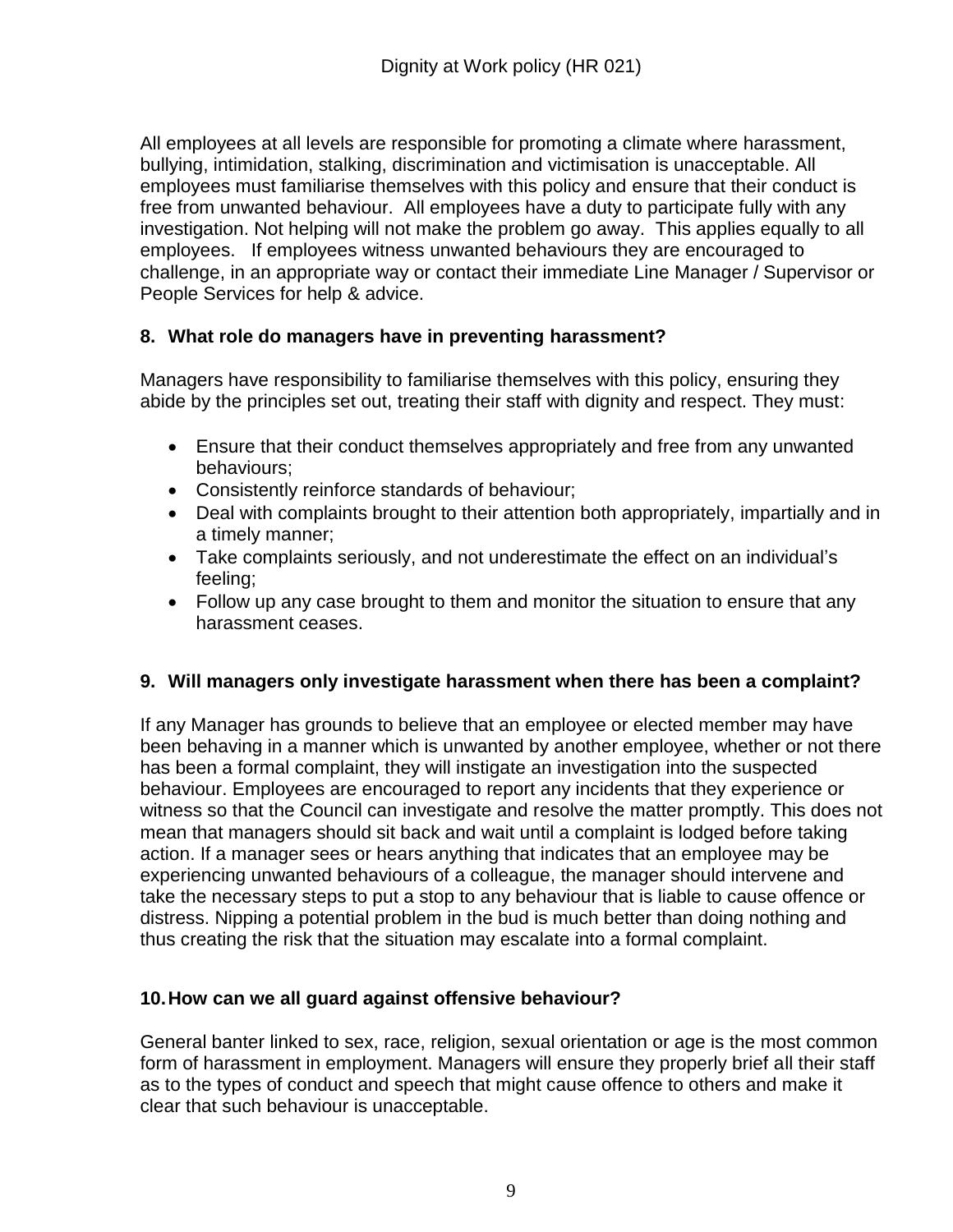Employees are encouraged to realise that their colleagues will have differing views and feelings and differing levels of sensitivity about certain matters.

It is a requirement in every department that employees treat their colleagues with dignity and respect and refrain from any behaviour that might cause offence.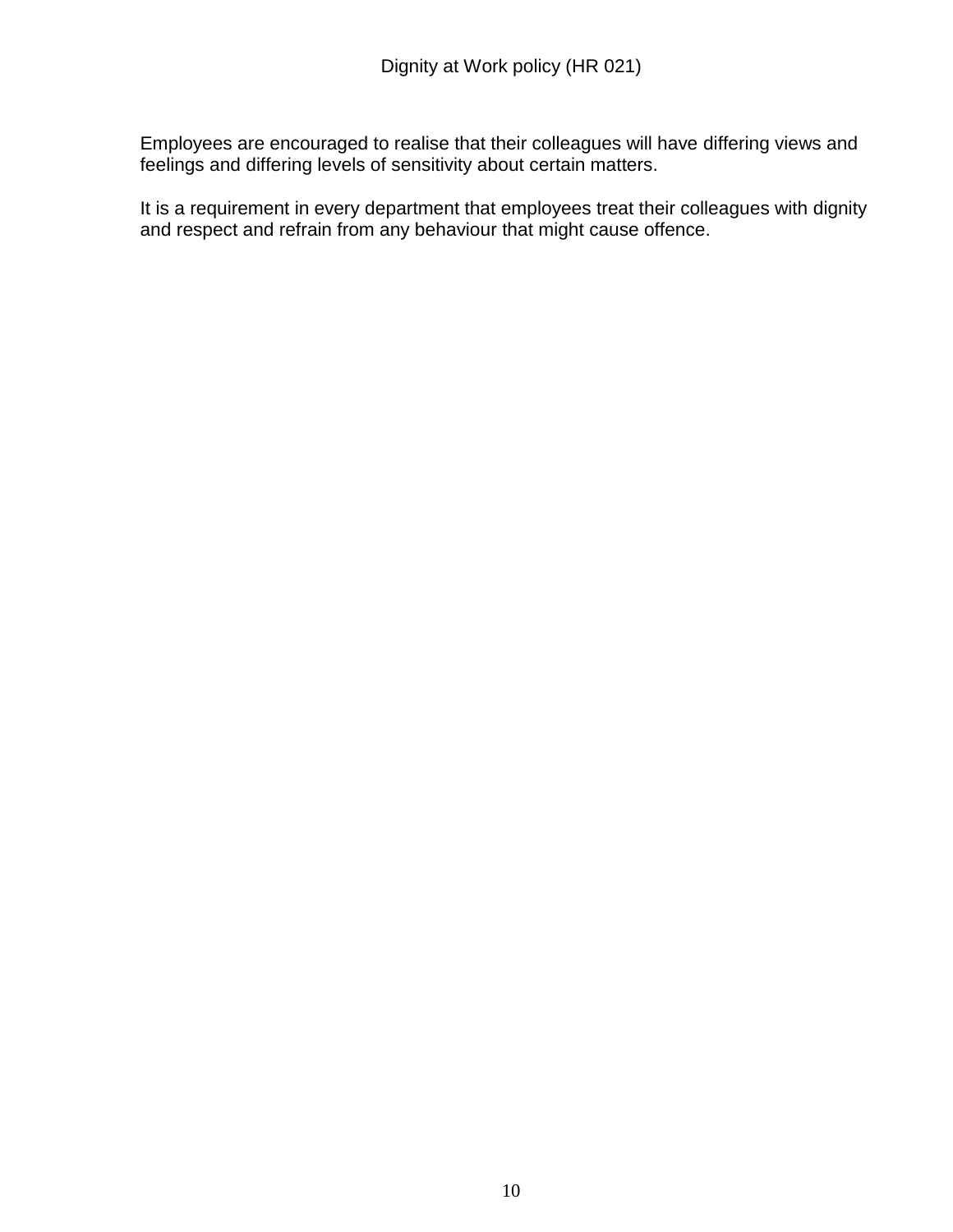# <span id="page-10-0"></span>**Appendix 1: Examples of bullying behaviour**

The following table gives some examples of behaviour that could be perceived as bullying, depending on the circumstances (this is not an exhaustive list):

| <b>General</b>                                                                                                                                                       | <b>Superior to subordinate</b>                                                                                                                                |
|----------------------------------------------------------------------------------------------------------------------------------------------------------------------|---------------------------------------------------------------------------------------------------------------------------------------------------------------|
| Ostracising someone, i.e. refusing to speak to<br>them, blatantly ignoring their views or<br>comments, or excluding them from work-<br>related or social activities. | Deliberately imposing grossly excessive<br>or unachievable workloads or<br>impossible deadlines in order to make<br>life difficult for a particular employee. |
| Deliberately withholding vital work-related<br>information in order to embarrass someone or<br>make them look foolish.                                               | Repeated unfair criticism or destructive<br>and negative criticism that focuses on<br>blame rather than future improvement.                                   |
| Personal insults or put-downs.                                                                                                                                       | Criticising the individual in front of<br>colleagues.                                                                                                         |
| Spreading rumours or gossip or making false<br>allegations about someone in order to<br>discredit them.                                                              | Excessive or overbearing monitoring of<br>a particular employee's work without<br>good reason.                                                                |
| Physical shoving or barring someone's way.                                                                                                                           | Ordering a particular employee to work<br>below their level of ability, or to perform<br>mundane or demeaning tasks, for no<br>proper reason.                 |
| Playing practical jokes on someone.                                                                                                                                  | Removing an employee's responsibility<br>without consultation and for no proper<br>reason.                                                                    |
| Aggressive or intimidating behaviour towards<br>an individual, especially if displayed in front of<br>others.                                                        | Threatening an employee with<br>dismissal.                                                                                                                    |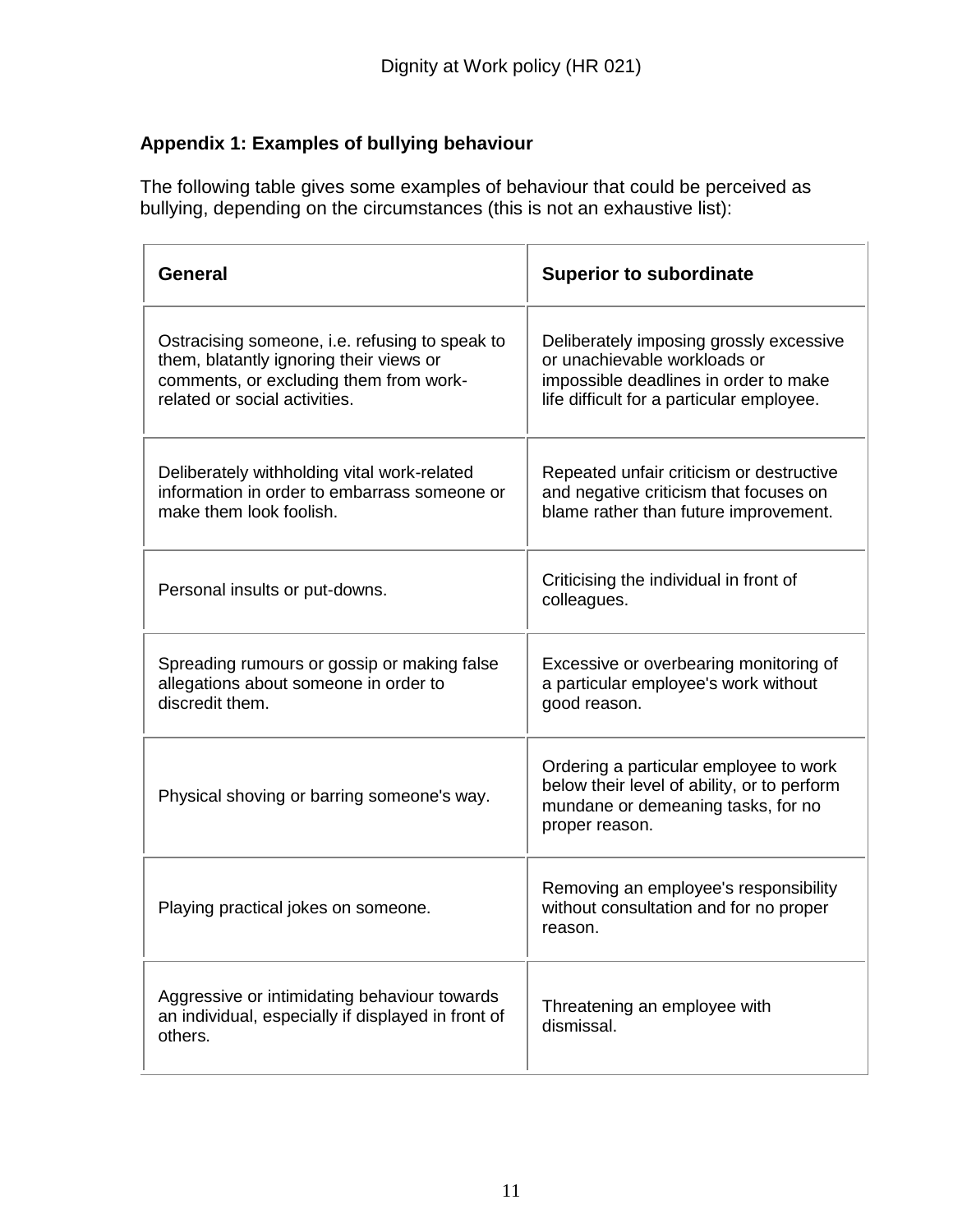## <span id="page-11-0"></span>**Appendix 2: Victims of stalking at work: Case Studies**

*In the UK, 1 in 5 women and 1 in 10 men are stalked at some point in their lives.* **British Crime Survey 2011**

*77% of people experience 100 incidents or more before contacting the police*  **Sheridan 2005**

## *Tracey*

Tracey was stalked by a colleague for eight years. He installed listening devices in her sofas, stole items from her home, stole her keys and copied them to access her property, made silent phone calls, sent unsigned cards and tried to arrange for someone to kill her husband. This had a devastating impact on Tracey's life causing her to move home and end her marriage. Her employer told her "to be mature about it".

## **[Example provide by Suzy Lamplugh Trust]**

## *Chris*

Chris experienced a year of stalking hell at the hands of a former co-worker. It started as anonymous 'nice' text messages or presents but escalated to phone calls. Chris asked them to stop but this just seemed to make it worse. It was relentless and eventually he went to the Police. As he had no idea who it was and the calls/ texts were private from internet services the police said there was nothing they could do.

After about 6 months the perpetrator said something about a suit he used to wear to work. He then realised that the stalking had begun a week after he had left an old job and all of a sudden knew who it was- it all made sense.

The National Stalking Helpline advised Chris that stalking was against the law and helped him to get in control of the situation. He started to document everything and went back to the police who went and talked to his stalker. They issued a Police Information Notice. As soon as they were told they were breaking the law the stalking stopped.

## **[Example provide by The National Stalking Helpline]**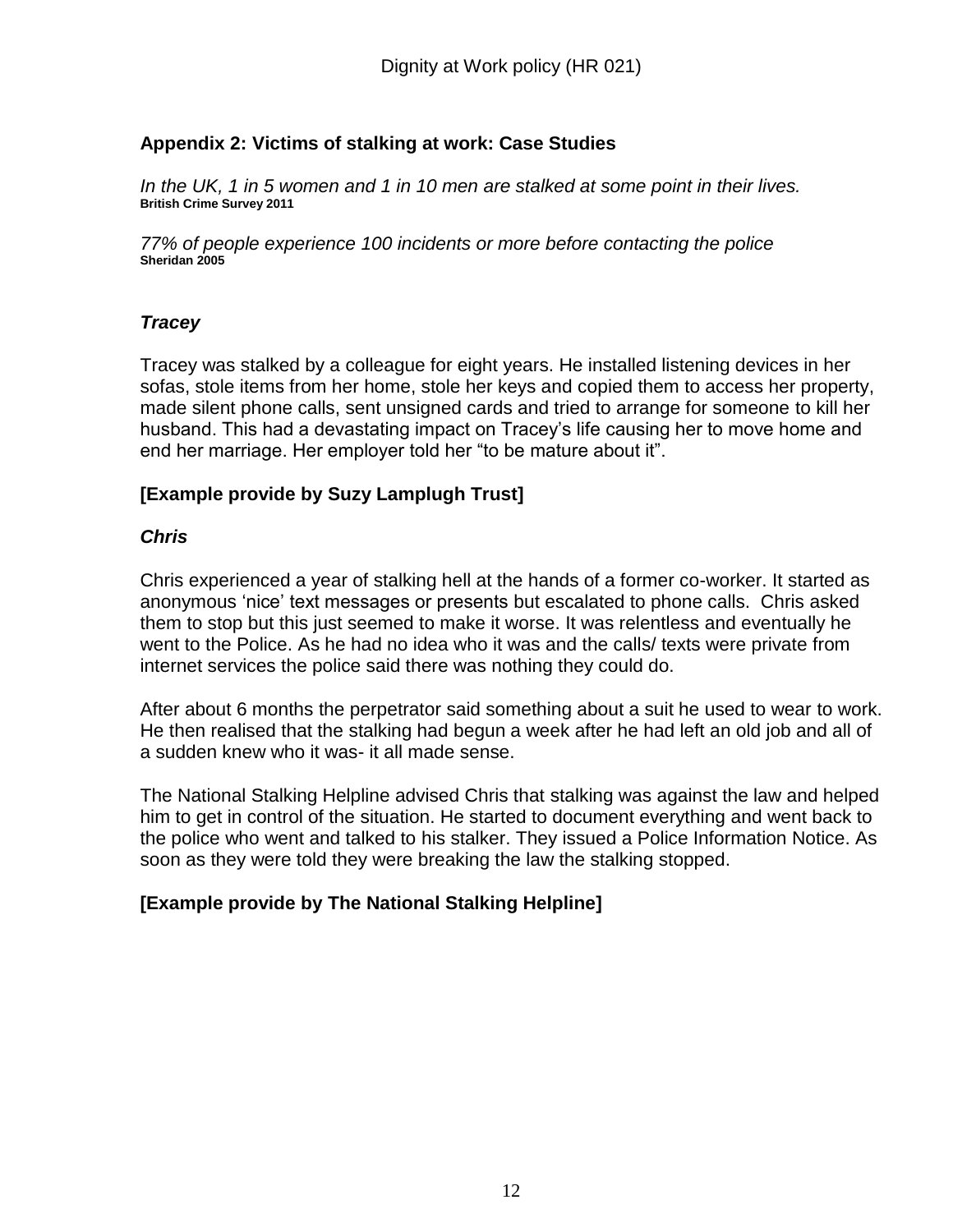## <span id="page-12-0"></span>**Appendix 3: Guidance to managers when concerns about unwanted behaviours are raised.**

Managers are responsible for:

- positively implementing the policy and taking corrective action to ensure compliance;
- dealing with any individual, group or service of the Council which behaves in a way which undermines the spirit of this policy;
- complying with legislation and with this policy at a practical level through their actions in recruitment, training, development, discipline and general management of employees;

Employers may be held to be liable for what their employees do during their employment, whether or not the employer knows of those acts. Employers can avoid a successful claim of unlawful discrimination (on the grounds of sex, race or disability) only if they can show that they took reasonable steps to prevent the offending acts being committed. A failure to act responsibly could also lead to an employee's resignation and successful claim against the Council.

When someone is the victim of unwanted behaviours it can have a hugely detrimental effect causing them to feel unsafe, anxious and distressed. This can have a knock-on effect on their physical and psychological wellbeing and can result in increased sickness absence, lateness, poor working relationships, reduced job satisfaction and productivity and high staff turnover.

Employees may be reluctant to report instances of unwanted behaviour out of fear of damaging working relationships with their colleagues, fear of reprisals, embarrassment or worry that they may be perceived as troublemakers. It is important for managers to bear in mind that just because no one has complained this does not mean that unwanted behaviour is *not* taking place.

Bear in mind that employees will often tolerate unacceptable behaviour for a long period of time. This should not mean that, when a complaint is finally made, it should be treated any less seriously.

Identifying that an employee is experiencing difficulties at an early stage will enable you to offer appropriate support; this will help the victim be able to deal with their situation much more effectively.

A complaint of harassment may come to light in a number of different ways - from a complainant, a colleague of the complainant, a witness to an incident or behaviour, or a Trade Union representative, or you may notice an incident or behaviour yourself. It is vital that you act appropriately, offering any support that is needed, and that you take immediate and regular advice from People Services. The needs of people who feel they are being bullied, harassed or unfairly treated must be appreciated and they are likely to need to:-

• be listened to: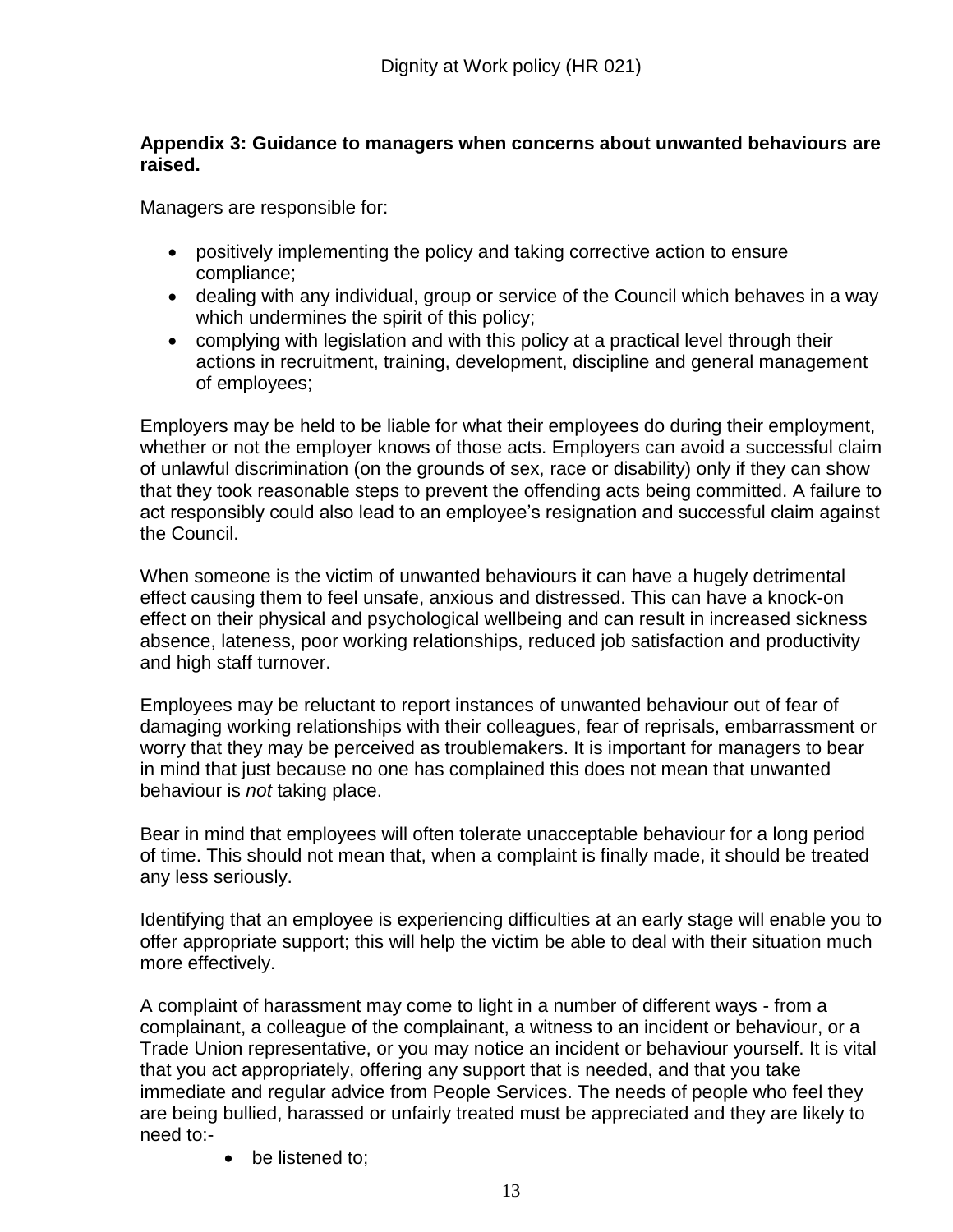- be able to talk in confidence:
- have their feelings acknowledged;
- not to be blamed/ judged;
- not to be thought of as a *"trouble maker";*
- be asked what they wish to do, having been advised of the possible options;
- not to be treated as being over sensitive;
- feel assured that the offensive behaviour will stop.

Managers are in a difficult position on receiving a complaint. Whilst it is important to be supportive to a complainant, this should be balanced by the need to remain objective and fair pending investigation of a complaint.

It is important that you deal with any complaint as a matter of urgency. Delays in getting a complaint investigated and resolved may cause prolonged distress to the complainant and alleged offender.

In the prevention of unwanted behaviours, you must ensure that employees understand what is unacceptable behaviour and that, where appropriate, disciplinary action will be taken against its perpetrators. You should also set an example through your own behaviour.

A further responsibility is the provision of information to employees about their right to complaint, and the means of going about it, if they experience unwanted behaviour in any form.

Finally, you need to be clear about your role in dealing with complaints and take all complaints seriously.

There is an informal procedure for complaints by which employees experiencing unwanted behaviours can seek to resolve the matter, you may become aware of such instances only when employees have reached a stage where they are considering making a formal complaint. However, even at this stage, it is reasonable for a manager to establish whether the informal route has been fully explored; if it has not, if it is appropriate to do so and accepted by the employee as a suitable course of action; that means of resolving the complaint ought to be tested first. However this should not prevent formal complaints being made if the person is unable to approach the alleged perpetrator personally.

Concerns relating to the behaviour of elected members should be discussed with the Monitoring Officer at the earliest opportunity.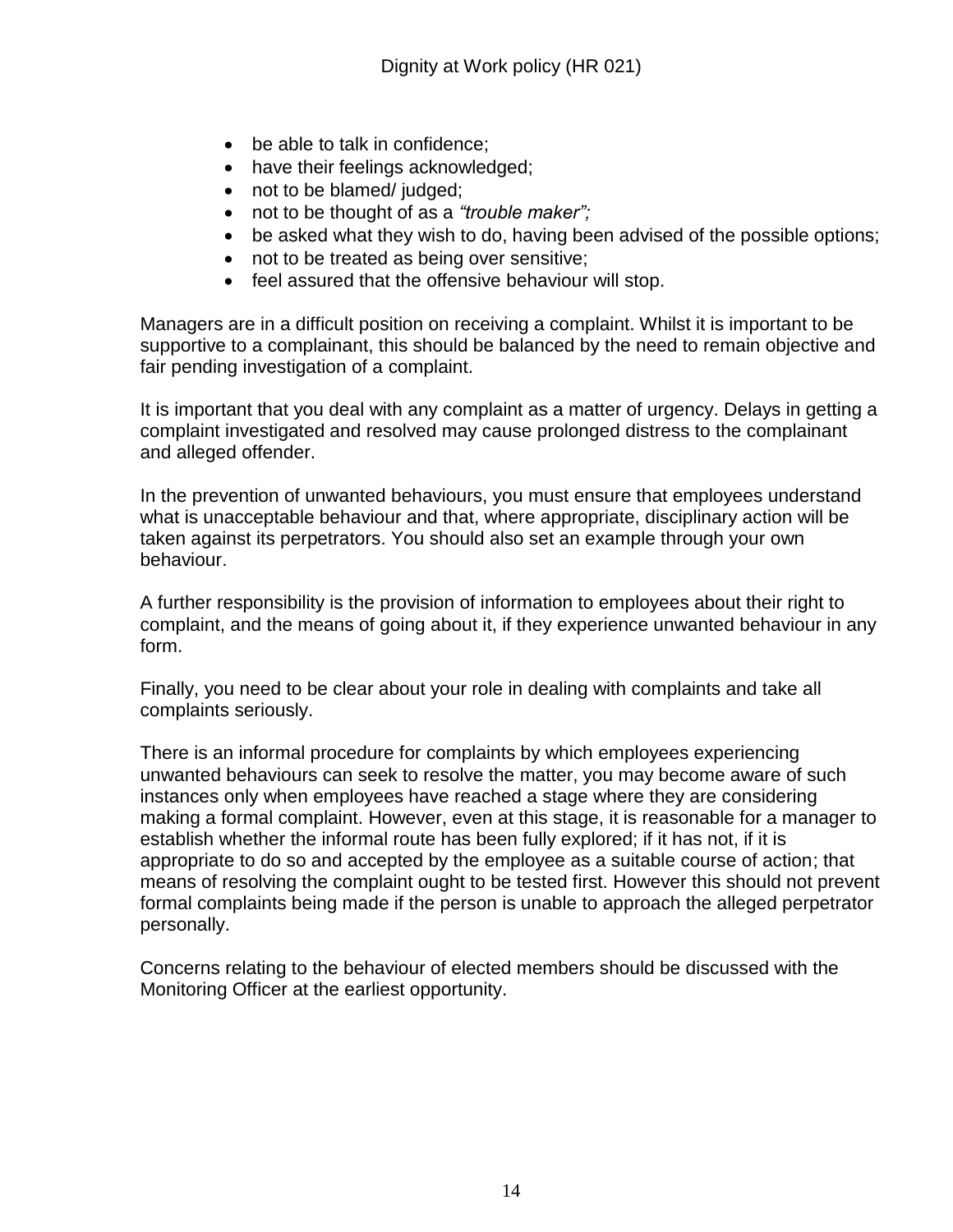There are three main principles which should underpin the manager's role in dealing with complaints of unwanted behaviour:

# **1. Treat complaints seriously**

This may seem an obvious point to make but it is easy (and often convenient) to dismiss complaints as "a clash of personalities", or "a bit of harmless fun". Such responses without proper consideration and investigation are unacceptable and may be seen as condoning undesirable behaviour. If a complaint of unwanted behaviour is brought to your attention you must always treat it as serious.

# **2. Ensure that complaints are thoroughly and promptly investigated**

You should consider which policy is appropriate for the investigation to be conducted under. If the Grievance procedure is used, this commits the manager to beginning an investigation immediately. It may be appropriate in some circumstances to suspend or temporarily redeploy on alleged perpetrator to prevent further incidents. This should only be done once advice has been sought from People Services.

# **3. Take action**

After a thorough investigation has been carried out, the investigating officer will make a recommendation.

It may be the case that the investigating officer recommends some other action than, for example the relocation or transfer of one of the parties involved.

If the recommendation is that the claimant be relocated this must be done with the agreement of the claimant and with no detriment to terms and conditions of employment.

The investigating officer may also conclude that the complaint has no validity and recommend that no action be taken. In such cases, managers should consider the effects on the staff involved, following the complaint and investigation. Measures such as the voluntary transfer of staff may need to be considered therefore, even in cases where no action has resulted from a complaint. Where staff transfers are considered because of a valid complaint the interests and concerns of the complainant must always be paramount. Additionally you may find a malicious allegation has been made and therefore the employee making the allegation will be subject to the disciplinary procedure.

Making the right decision about appropriate action, whether formal or informal, is crucial. Managers are encouraged to seek advice from People Services at the appropriate stages of the investigation and decision-making process.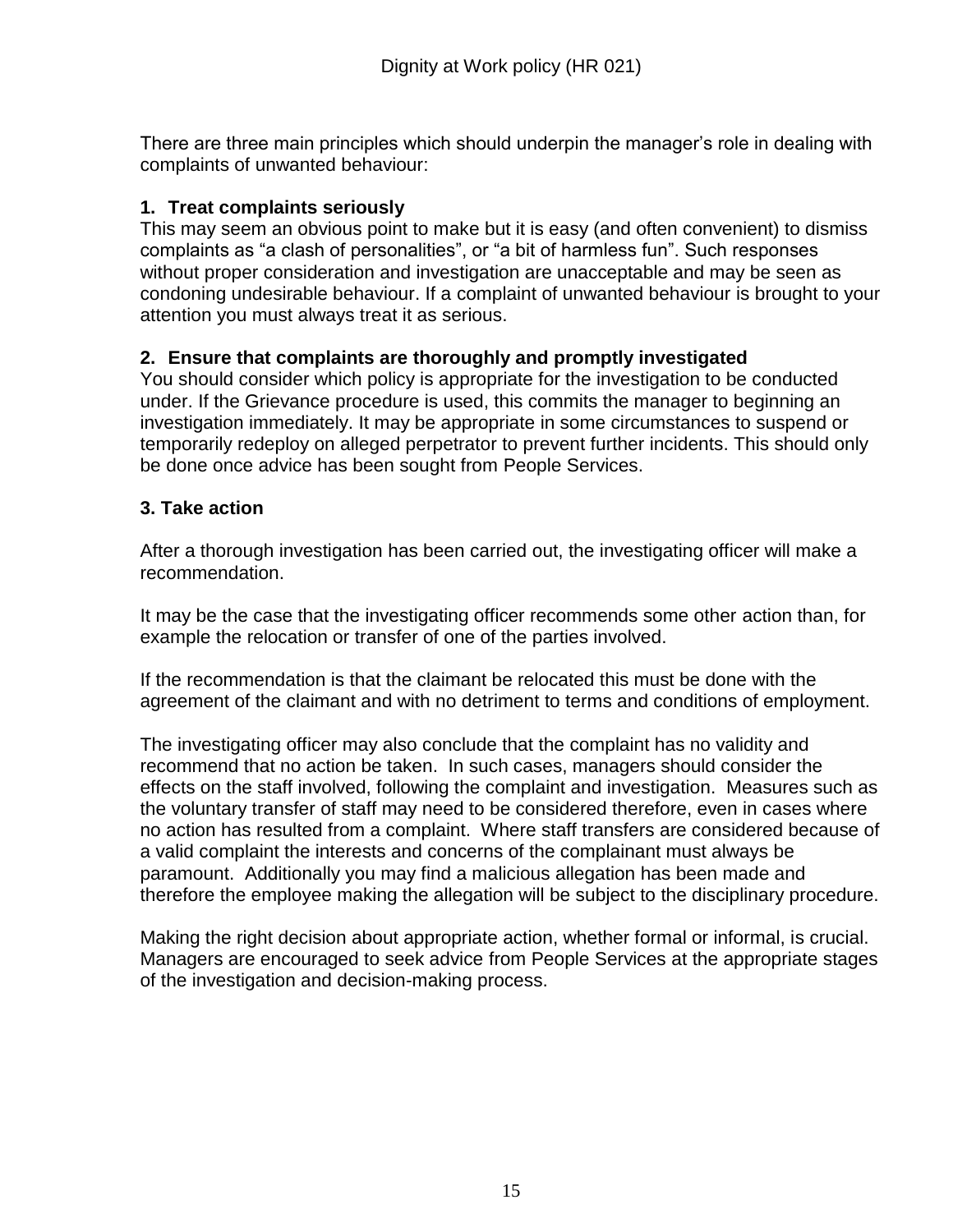**Do** take prompt action whenever there is evidence of unwanted behaviour, whether or not anyone has complained.

**Do** listen and take any complaint seriously.

**Do** reassure the employee of confidentiality but highlight the circumstances where confidentiality may be broken and information shared with others including external agencies.

**Don't** make comments/ judgments regarding the perpetrators behaviour or the victim's response.

**Do** investigate all allegations carefully and thoroughly.

**Do** approach investigatory interviews with an open mind.

**Do** listen carefully and without bias to what employees have to say.

**Do** adopt a sensitive and non-judgmental approach when dealing with employees who have experienced stalking, harassment or bullying.

**Don't** jump to premature conclusions about the validity of a particular complaint.

**Don't** show emotion, for example anger, during any of the interviews.

**Don't** try to rush the interview as the employee may need time to respond fully.

**Don't** forget to follow up afterwards to ensure that the matter has been properly resolved, and to make sure that working relationships have settled down and there are no recriminations.

**Do** take steps to refer to appropriate agencies and provide information about specialist organisations that can offer expert support. A list is provided in the appendices to the Dignity at Work policy.

**Do** offer practical support within the organisation as far as possible and provide ongoing support to ensure the employee's safety and wellbeing are being monitored, such as allowing flexi-time working, making security and reception aware of a stalkers description, providing equipment, technology or assistance to increase their personal safety such as, walking with them to their car or providing a personal alarm.

**Do** carry out a risk assessment with a victim of stalking and where appropriate develop a personal safety plan. This should be open to regular reviews. Ensure that the risk assessment consider other employees who may also be harm from the stalker.